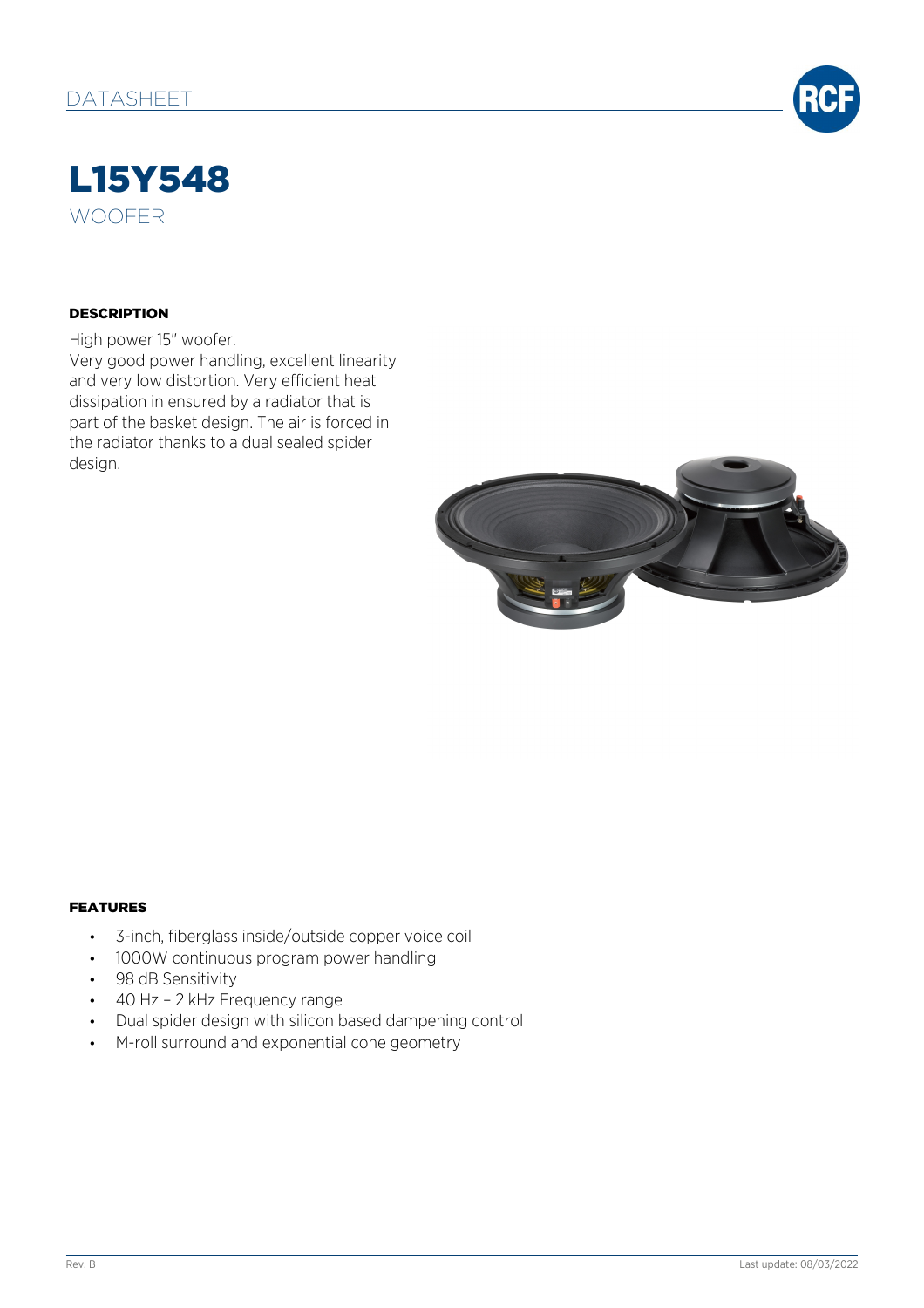# **RCF**

#### TECHNICAL SPECIFICATIONS

| <b>General specifications</b> | Nominal Diameter:                    | 15 inch / 381 mm              |
|-------------------------------|--------------------------------------|-------------------------------|
|                               | Rated Impedance:                     | 8 ohm                         |
|                               | Program Power (watt):                | 1000 W                        |
|                               | Power handling capacity:             | 500 W                         |
|                               | Sensitivity:                         | 98.0 dB                       |
|                               | Frequency range:                     | 40 - 2000 Hz                  |
|                               | Effective piston diameter:           | 330 mm / 12.99 inch           |
|                               | Max. Excursion Before Damage:        | 36 mm / 1.42 inch             |
|                               | Minimum Impedance (ohm):             | $6.8$ ohm                     |
|                               | Voice Coil Diameter:                 | 3.0 inch / 76 mm              |
|                               | Voice Coil Winding Material:         | Copper                        |
|                               | Voice Coil Length:                   | 18 mm / 0.71 inch             |
|                               | Number of layers:                    | $\overline{2}$                |
|                               | Kind of layers:                      | inside/outside                |
|                               | Top Plate Thickness:                 | 10 mm / 0.39 inch             |
|                               | Cone Design:                         | Curved                        |
|                               | Surround Material:                   | Polycotton                    |
|                               | Surround Design:                     | M-roll                        |
| Thiele - small parameters     | Resonance frequency (Fs):            | 50 Hz                         |
|                               | DC resistance (Re) (ohm):            | 5.60 ohm                      |
|                               | Mechanical factor:                   | 9.70 Qms                      |
|                               | Electrical factor:                   | 0.41 Qes                      |
|                               | Total factor:                        | 0.39 Qts                      |
|                               | BI factor (BI) (T x m):              | 21.40 T x m                   |
|                               | Effective moving mass (Mms):         | 106.0 <sub>g</sub>            |
|                               | Equivalent Cas air loaded (Vas):     | 100.0 liters                  |
|                               | Effective piston area (Sd):          | 0.090 m2                      |
|                               | Max. linear excursion (Xmax):        | 7 mm                          |
|                               | Voice coil inductance @ 1kHz (Le1k): | 1.50 mH                       |
|                               | Half-space efficency (Eff):          | 2.94%                         |
| <b>Mounting informations</b>  | Overall diameter:                    | 387 mm / 15.24 inches         |
|                               | Bolt circle diameter:                | 371-371 mm / 14.61-14.61 inch |
|                               | Bolt hole diameter:                  | 7 mm / 0.28 inch              |
|                               | Front mount baffle cut-out:          | 352 mm / 13.86 inch           |
|                               | Rear mount baffle cut-out:           | 360 mm / 14.17 inch           |
|                               | Volume occupied by the driver:       | 3.8 liters / 0.15 ft3         |
| <b>Standard compliance</b>    | CE marking:                          | Yes                           |
| <b>Size</b>                   | Weight:                              | 8.8 kg / 19.4 lbs             |